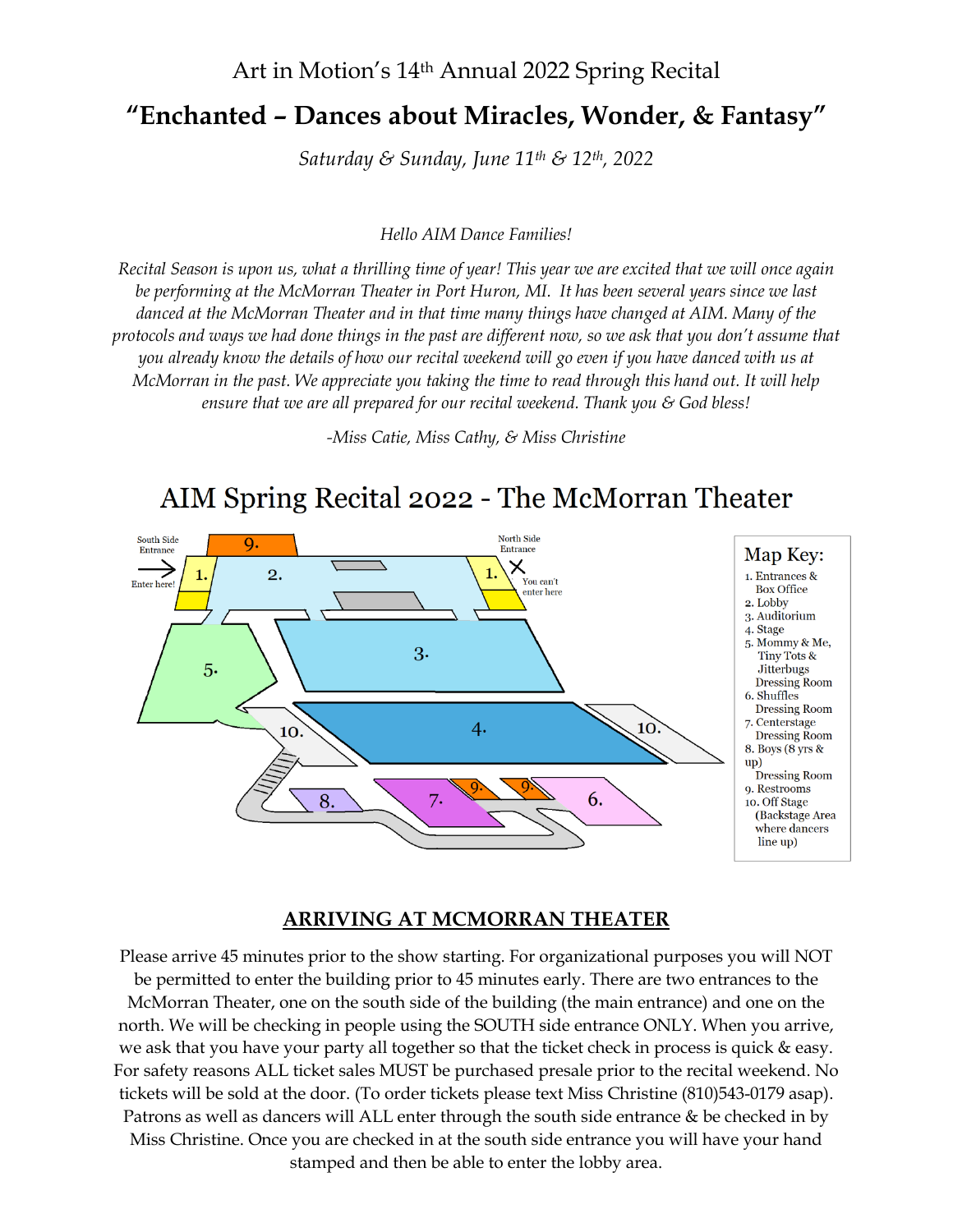#### **TAKING YOUR DANCER TO THEIR DRESSING ROOM**

Once you are checked in you will now need to take your dancer backstage to their dressing room. The rest of your party will stay in the lobby area waiting to be seated for the performance. (Unless otherwise worked out ahead of time with Miss Catie, the dancer's mom will be the only one allowed to take their dancer back to their dressing room.) To access the backstage area please take your dancer (along with their costume, dance shoes, water bottle, etc) through the "Green Room" or the Little Kid Dressing Room located right off of the lobby area. Miss Kayla will be at the door with a clipboard checking dancers in.

**Mommy & Me, Tiny Tots, or Jitterbugs Dancers:** For convenience and easy access, the Green Room is actually these dancers' dressing room! Once you get your dancer set and situated you are able to leave them there with our wonderful staff of instructors who will be watching them throughout the entire show (please make sure your dancer has gone to the bathroom and is all set in that department before leaving.)

**Shuffles, Centerstage, or Older Dancers**: There are professional dressing rooms located underneath the stage for all of these dancers. To access these dressing rooms please walk through the Green Room to our backstage area. There is a set of stairs located off of stage left that takes you to the downstairs area. Don't worry, we will have helpers ready to guide you to your dancer's dressing room if you are unfamiliar with this portion of the theater! Once you are downstairs there are THREE different dressing rooms (there are restrooms downstairs as well). We have a Boys Dressing Room (For dancers 8 yrs & older), a \*Shuffles Dressing Room, and a \*\*Centerstage Dressing Room. Once you get your dancer set and situated you are able to leave them there with our wonderful staff of instructors who will be watching them throughout the entire show.

*\*During our 7:30pm shows the Shuffles Room will be used for Bravo & Adult dancers \*\*During our 7:30pm shows the Centerstage Room will be used for Varsity & Principal dancers*

#### **AUDIENCE MEMBERS BEING SEATED**

The doors to the auditorium are located off of the lobby area. In the lobby area we will be selling roses, taking DVD/Yearbook orders, & McMorran will be selling concessions. The doors to the auditorium will open 20 minutes prior to showtime and that's when audience members will go in and find a seat. Seating is general admission and spots are first come first serve. There are more than enough seats for everyone as McMorran has a massive seating capacity. There is a main level area for the audience as well as a balcony. You are welcome to sit in either location.

**IMPORTANT INFO:** Do not be late to the show! Once the recital starts we will NOT be allowing any more patrons into the building so be SURE to be on time. I know this policy seems strict but for safety reasons we don't want unknown people sneaking into the theater during the recital.